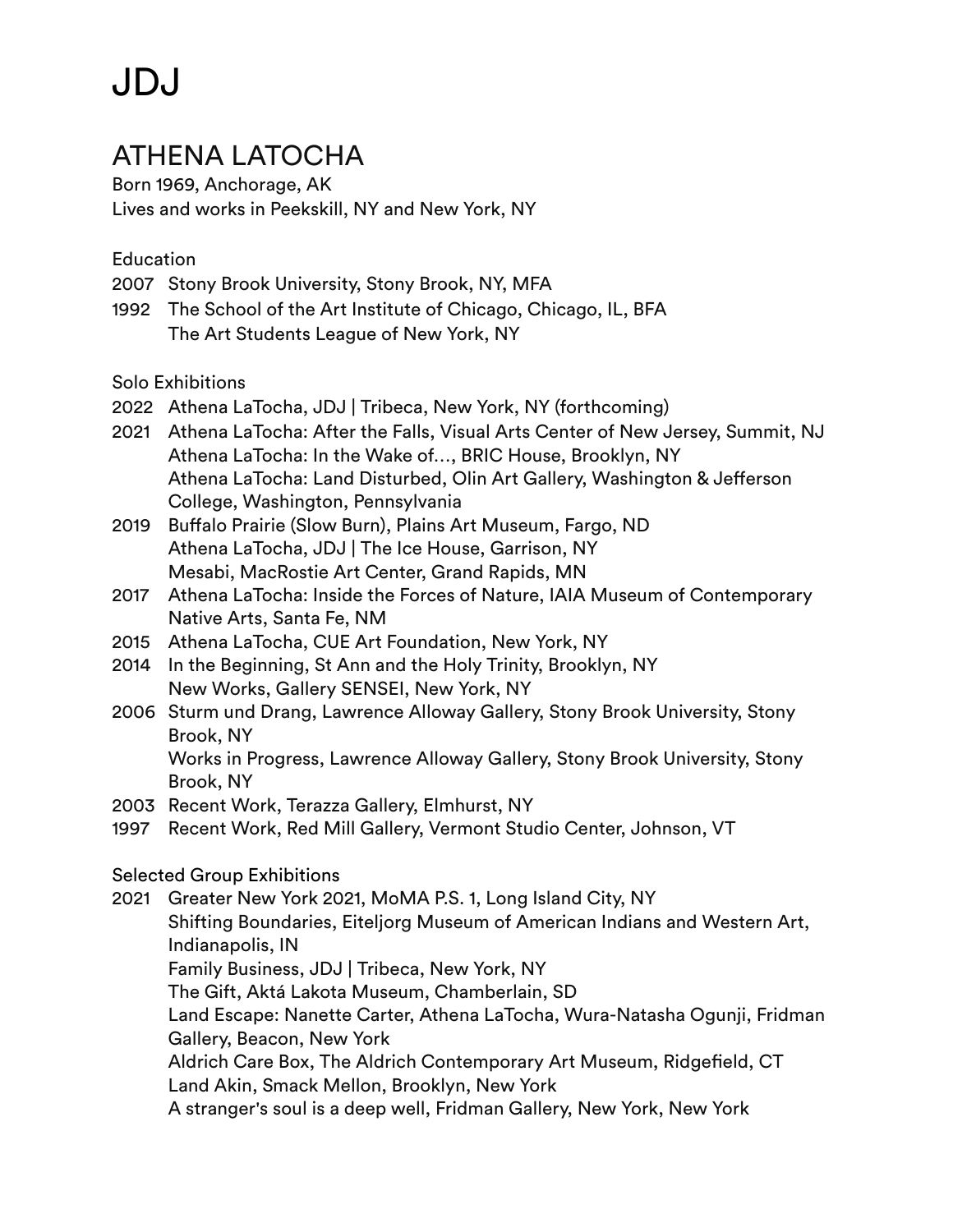In Three: Athena LaTocha, Ulrike Müller, Ramin Haerizadeh, Rokni Haerizadeh, Hesam Rahmanian, Callicoon Fine Arts, New York, New York

2020 Ear to the Ground: Earth and Element in Contemporary Art, New Orleans Museum of Art, New Orleans, LA Rituals of Regard and Recollection, Law Warschaw Gallery, Macalester College, Saint Paul, MN Iyáchin, Aktá Lakota Museum, Chamberlain, SD ID: Formations of the Self, Shirley Fiterman Art Center, Borough of Manhattan Community College, New York, NY

- 2019 Up Next, Kleinert/James Center for the Arts, Woodstock, NY
- 2018 Art for a New Understanding: Native Voices, 1950s to Now, Crystal Bridges Museum of American Art, Bentonville, AR Landscape: Real and Imagined, Site:Brooklyn Gallery, Brooklyn, NY Takuwe (traveling exhibition), The Heritage Center at Red Cloud Indian School, Pine Ridge, SD; Journey Museum, Rapid City, SD; Aktá Lakota Museum, Chamberlain, SD; South Dakota Art Museum, Brookings, SD Landscape Revisited, Sarah Silberman Art Gallery, Montgomery College, Derwood, MD
- 2017 Tapun Sa Win (traveling exhibition), Journey Museum, Rapid City, SD; South Dakota Art Museum, Brookings, SD; Aktá Lakota Museum, Chamberlain, SD
- 2016 The Horse Nation of the Ochéthi Šakówin (traveling exhibition), The Heritage Center at Red Cloud Indian School, Pine Ridge, SD; The Dahl Arts Center, Rapid City, SD; The South Dakota Art Museum, Brookings, SD; Aktá Lakota Museum, Chamberlain, SD Stony Brook: 1973 – 2016, Braircliffe College Gallery, Patchogue, NY

The Other America, Patchogue Art Center, Patchogue, NY

Ars Nova, Tabla Rasa Gallery, Brooklyn, NY

The Great Race, Journey Museum, Rapid City, ND

2015 Lakota Emergence (traveling exhibition), Dahl Arts Center, Rapid City, SD The South Dakota Art Museum, Brookings, SD; Aktá Lakota Museum, Chamberlain, SD

How to catch eel and grow corn, Wilmer Jennings Gallery at Kenkeleba, New York, NY

- 2013 The Old Becomes the New: New York Contemporary Native American Art Movement and the New York School, Wilmer Jennings Gallery at Kenkeleba, New York, NY
- 2010 10th Anniversary Show, The New York Society of Etchers, Inc., The National Arts Club, Gramercy Park, New York, NY The Concours, Phyllis Harriman Mason Gallery, The Art Students League of New York, New York, NY IN/SIGHT 2010, Chelsea Art Museum, New York, NY
- 2009 Generations 7, A.I.R. Gallery, Brooklyn, NY PAINT!, climate/gallery, Long Island City, NY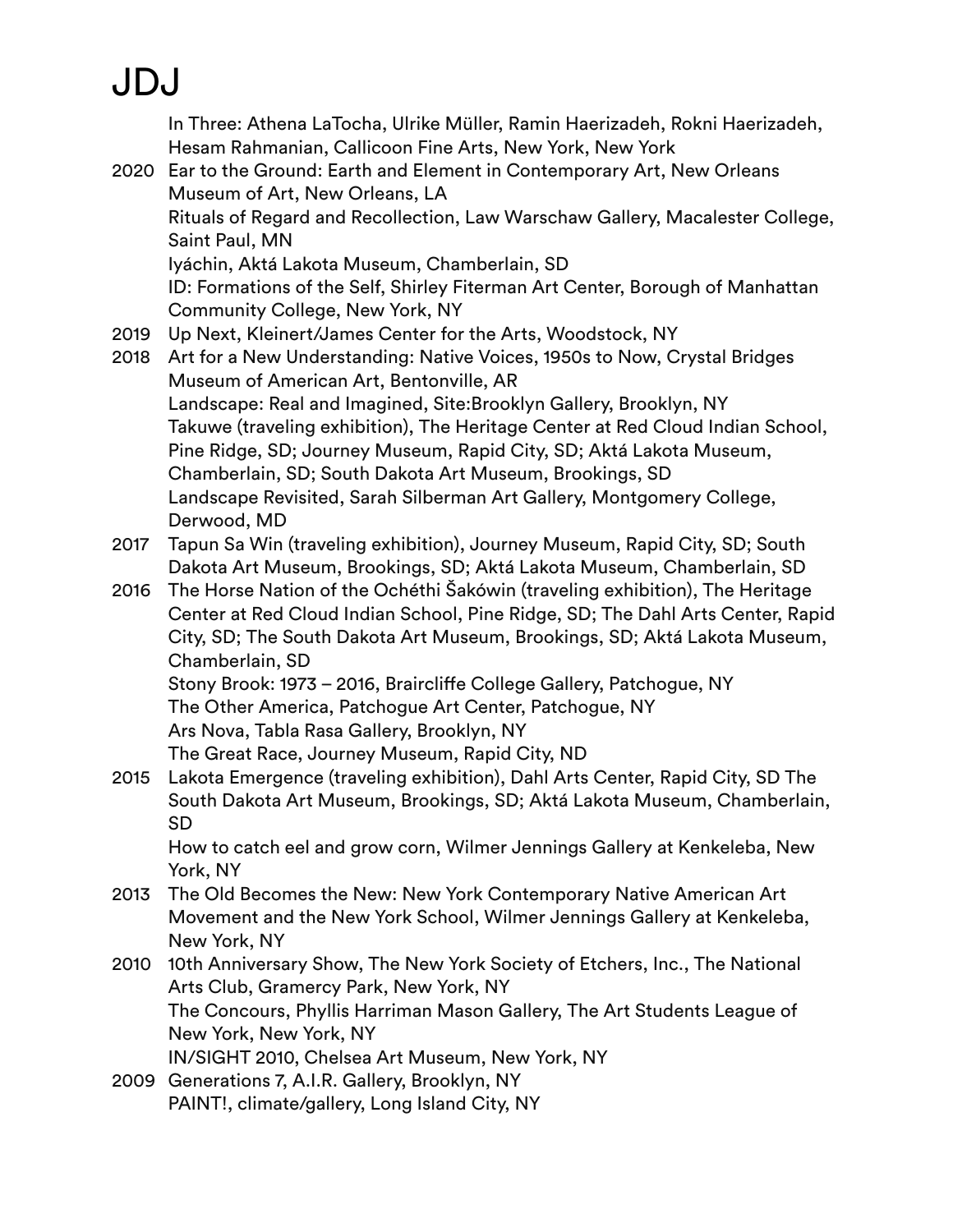One Way: MFA Alumni Exhibition, SAC Gallery, Stony Brook University, New York If I Didn't Care, Park Gallery, The Park School, Baltimore, MD 2008 Red Dot Exhibition, Phyllis Harriman Mason Gallery, The Art Students League of New York, New York, NY The Concours, Phyllis Harriman Mason Gallery, The Art Students League of New York, New York, NY 2007 Night of 1,000 Drawings, Artists Space, New York, NY Art Student Exhibition, ISE Cultural Foundation, New York, NY 2007 Best of SUNY, New York State Museum, Albany, NY 2007 SUNY Faculty Senate Student Art Show, College of Optometry, State University of New York, Albany, NY College Art Association New York Area MFA Exhibition, Hunter College MFA Gallery, New York, NY play it as it lays, Lawrence Alloway Gallery, Stony Brook University, Stony Brook, NY MFA Group Thesis Exhibition, University Art Gallery, Staller Center, Stony Brook University, Stony Brook, NY 2006 2006 Fall SUNY Student Exhibit, State University Plaza Gallery, Albany, NY 2005 Art Show: Fine Art Street Galleries, Pittsfield, MA 3.75 oz., MFA First Year Exhibition, Lawrence Alloway Gallery, Stony Brook University, Stony Brook, NY New York Mix, American Indian Community House Gallery, New York, NY 2003 Native Americans, Credit Suisse First Boston, New York, NY Warriors of the Rainbow, American Indian Community House Gallery, New York, NY 1997 Sacred Art, Juried Exhibition, The International Gallery of Contemporary Art, Anchorage, AK Big Drawings, TOAST Gallery, Anchorage, AK Creative Lives: Women of the Smithsonian, SITES, Smithsonian Institution, Washington, DC 1996 Singing Our Songs: Women, Art, Healing, American Indian Community House Gallery, New York, NY 1995 New American Paintings, Juried Midwestern Exhibition Edition, The Open Press Studios, Needham, MA 1994 10,000 Plus, The School of the Art Institute of Chicago, Chicago, IL

#### PRESS

2022

[Green, Christopher. "Time Signatures: Athena LaTocha Interviewed by Christopher](https://jdj.world/wp-content/uploads/2020/03/time-signatures-athena-latocha-interviewed.pdf)  [Green," Bomb Magazine, March 2, 2022.](https://jdj.world/wp-content/uploads/2020/03/time-signatures-athena-latocha-interviewed.pdf)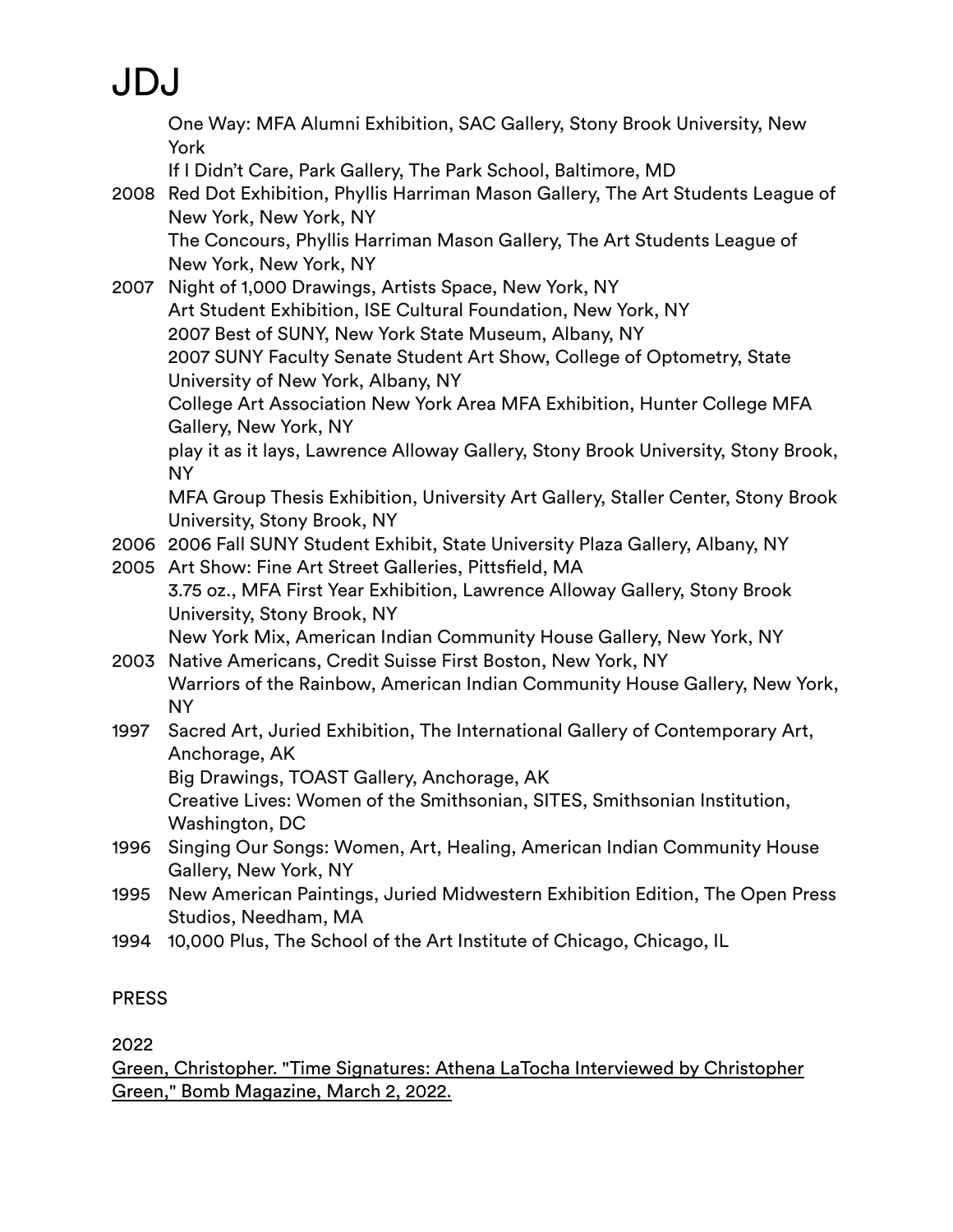2021

[Mitter, Siddhartha. "Her Art Reads the Land in Deep Time," The New York Times,](https://www.nytimes.com/2021/11/24/arts/design/athena-latocha-bric-sculpture-native-american.html)  [November 24, 2021.](https://www.nytimes.com/2021/11/24/arts/design/athena-latocha-bric-sculpture-native-american.html)

Bury, Louis. "Athena LaTocha Digs Deep into Brooklyn's Past," Hyperallergic, December 15, 2021.

"Spotlight, Athena LaTocha: In the Wake of…BRIC," Artforum, 2021.

Shellenberger, Shen, "The First Water is the Body" and "After the Falls"-Exhibitions Present Visual Celebration of Indigenous People", New Jersey Stage, November 5, 2021.

Lee, Shannon, "8 Artists to Discover at MoMA PS1's Greater New York 2021, Artsy, October 6, 2021.

Greenberger, Alex, "8 Standouts at MoMA PS1's Greater New York: Passionate Protests, Otherworldly Beings, and More" ARTnews, October 6, 2021.

Schulman, Sandra Hale, "How Collectors Can Support Indigenous and Native American Artists", Artsy, October 7, 2021.

Bishara, Hakim, "92 New York Artists Receive \$616,000 in Grants", Hyperallergic, July 13,2021.

Marston-Reid, Linda, "Inaugural exhibit at new Beacon gallery features 'conceptual landscapes,'" The Poughkeepsie Journal, June 4, 2021.

### 2019

[Green, Christopher. "Beyond Inclusion" Art News, Art In America, February 1, 2019.](https://www.artnews.com/art-in-america/features/beyond-inclusion-63604/)

2018

["Fall Preview: The Most Promising Museum Shows and Biennials Around the World,"](https://www.artnews.com/art-news/news/fall-preview-promising-museum-shows-biennials-around-world-10833/)  [ARTnews, Fall 2018.](https://www.artnews.com/art-news/news/fall-preview-promising-museum-shows-biennials-around-world-10833/)

[Hinman, Michael, Simone Johnson, Zak Kostro & Ti](https://riverdalepress.com/stories/the-bronx-still-beckons-with-cultural-offerings-and-just-plain-fun,67039)ffany Moustakas. "The Bronx still beckons with cultural off[erings and just plain fun," The Riverdale Press, October 14,](https://riverdalepress.com/stories/the-bronx-still-beckons-with-cultural-offerings-and-just-plain-fun,67039)  [2018.](https://riverdalepress.com/stories/the-bronx-still-beckons-with-cultural-offerings-and-just-plain-fun,67039)

[Joy, Christopher and Zachary Keeting. "Athena LaTocha," Gorky's Granddaughter.](http://www.gorkysgranddaughter.com/2018/02/athena-latocha-oct-2017.html)  [February 19, 2018.](http://www.gorkysgranddaughter.com/2018/02/athena-latocha-oct-2017.html)

[Kinder, Kevin. "Contemporary native art serves as focus of new exhibit at Crystal](https://www.fayettevilleflyer.com/2018/10/05/contemporary-native-art-serves-as-focus-of-new-exhibit-at-crystal-bridges/)  [Bridges," Fayetteville Flyer, October 05, 2018.](https://www.fayettevilleflyer.com/2018/10/05/contemporary-native-art-serves-as-focus-of-new-exhibit-at-crystal-bridges/)

[McKay, Serenah. "Arkansas museum spotlights American Indians," Northwest Arkansas](https://www.arkansasonline.com/news/2018/oct/06/museum-spotlights-american-indians-2018/)  [Democrat Gazette, October 06, 2018.](https://www.arkansasonline.com/news/2018/oct/06/museum-spotlights-american-indians-2018/)

Martin, Philip. "No reservations, Crystal Bridges' 'Art for a New Understanding' offers different perspectives on American Indians," Northwest Arkansas Democrat Gazette, October 21, 2018.

Moustakas, Tiffany. "Artists warm to winter workspace," The Riverdale Press, March 02, 2018.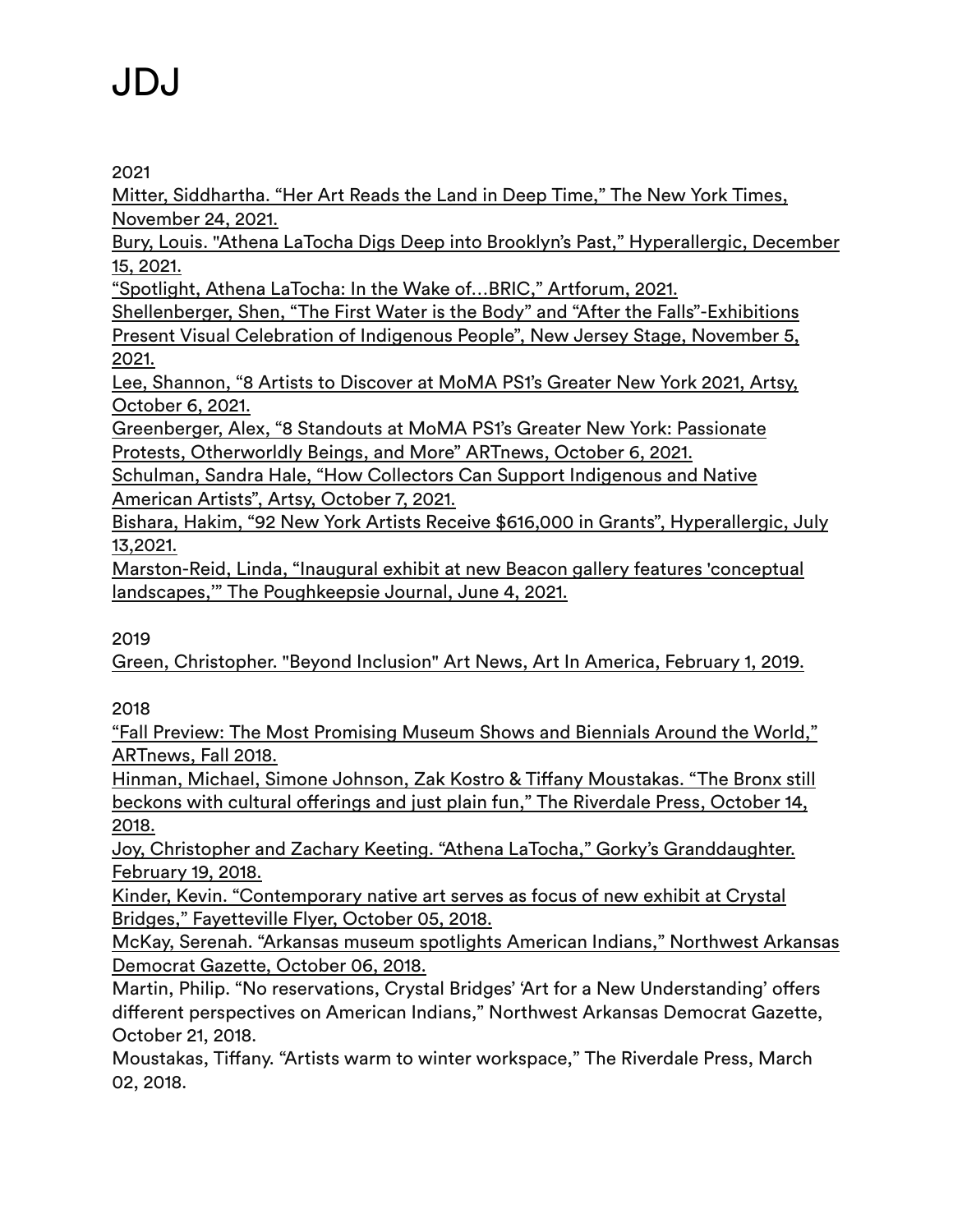2017

[Abatemarco, Michael. "MoCNA – Athena LaTocha: 'Inside the Forces of Nature',"](https://www.santafenewmexican.com/pasatiempo/art/museum_shows/mocna-athena-latocha-inside-the-forces-of-nature/article_810345a8-e42a-11e6-9098-4f1e42008a1f.html)  [Pasatiempo, January 27, 2017.](https://www.santafenewmexican.com/pasatiempo/art/museum_shows/mocna-athena-latocha-inside-the-forces-of-nature/article_810345a8-e42a-11e6-9098-4f1e42008a1f.html)

[D'Agostino, David. "Environmental Painting as Landscape," The Woven Tale Press, May](https://www.thewoventalepress.net/2017/05/05/environmental-painting-david-dagostino/)  [05, 2017.](https://www.thewoventalepress.net/2017/05/05/environmental-painting-david-dagostino/)

[Davis, Eric. Interview with Athena LaTocha, Jason Reed, Wanesia Spry Misquadace,](https://iaia.edu/event/iaia-r-athena-latocha-frank-buffalo-hyde-jason-reed-brown-wanesia-spry-misquadace-radio-broadcast/)  Frank Buff[alo Hyde. Through Our Eyes. Santa Fe Community College Broadcast, KSFR](https://iaia.edu/event/iaia-r-athena-latocha-frank-buffalo-hyde-jason-reed-brown-wanesia-spry-misquadace-radio-broadcast/)  [101.1, December 05, 2017.](https://iaia.edu/event/iaia-r-athena-latocha-frank-buffalo-hyde-jason-reed-brown-wanesia-spry-misquadace-radio-broadcast/)

Interview with Athena LaTocha and Manuela Well-Off-Man. Coffee and Culture. Hutton Broadcasting, KVSF 101.5, March 22, 2017.

Eddy, Jordon. Review. "Athena LaTocha: Inside the Forces of Nature," Art Ltd., May / June 2017.

Lanteri, Michelle. "Athena LaTocha: Inside the Forces of Nature. Santa Fe: IAIA Museum of Contemporary Native Arts." First American Art Magazine, Issue 15, Summer 2017.

### 2016

[Halperin, Julia. "The Florida island that revived Rauschenberg," The Art Newspaper,](https://www.theartnewspaper.com/news/the-florida-island-that-revived-rauschenberg)  [December 2, 2016.](https://www.theartnewspaper.com/news/the-florida-island-that-revived-rauschenberg)

Montiel, Anya. "The Monumental Scrapings of Athena LaTocha," American Indian Magazine, Summer 2016.

### 2015

Wong, Ryan. "Exploring the Terrain of Native American Art," Hyperallergic, May 19, 2015.

### 2013

Brennan, Patrick. "Manahatta Revisabled: The Old Becomes New: New York Contemporary Native Art Movement and The New York School," resolve40.com, May 2013.

[Pearlman, Ellen. "Everything Old Is New Again: Native Americans and the New York](https://hyperallergic.com/68875/everything-old-is-new-again-native-americans-and-the-new-york-school/)  [School," Hyperallergic, April 24, 2013.](https://hyperallergic.com/68875/everything-old-is-new-again-native-americans-and-the-new-york-school/)

### 2012

[Meier, Allison. "GO Sunset Park: An Emerging Art Community," Hyperallergic,](https://hyperallergic.com/56572/go-sunset-park-an-emerging-art-community/)  [September 10, 2012.](https://hyperallergic.com/56572/go-sunset-park-an-emerging-art-community/)

2010

Russeth, Andrew. "The Insight from Way Out," ArtInfo, January 15, 2010.

2007

"SUNY Chancellor To Award Best of SUNY Student Art," SUNY News, May 24, 2007.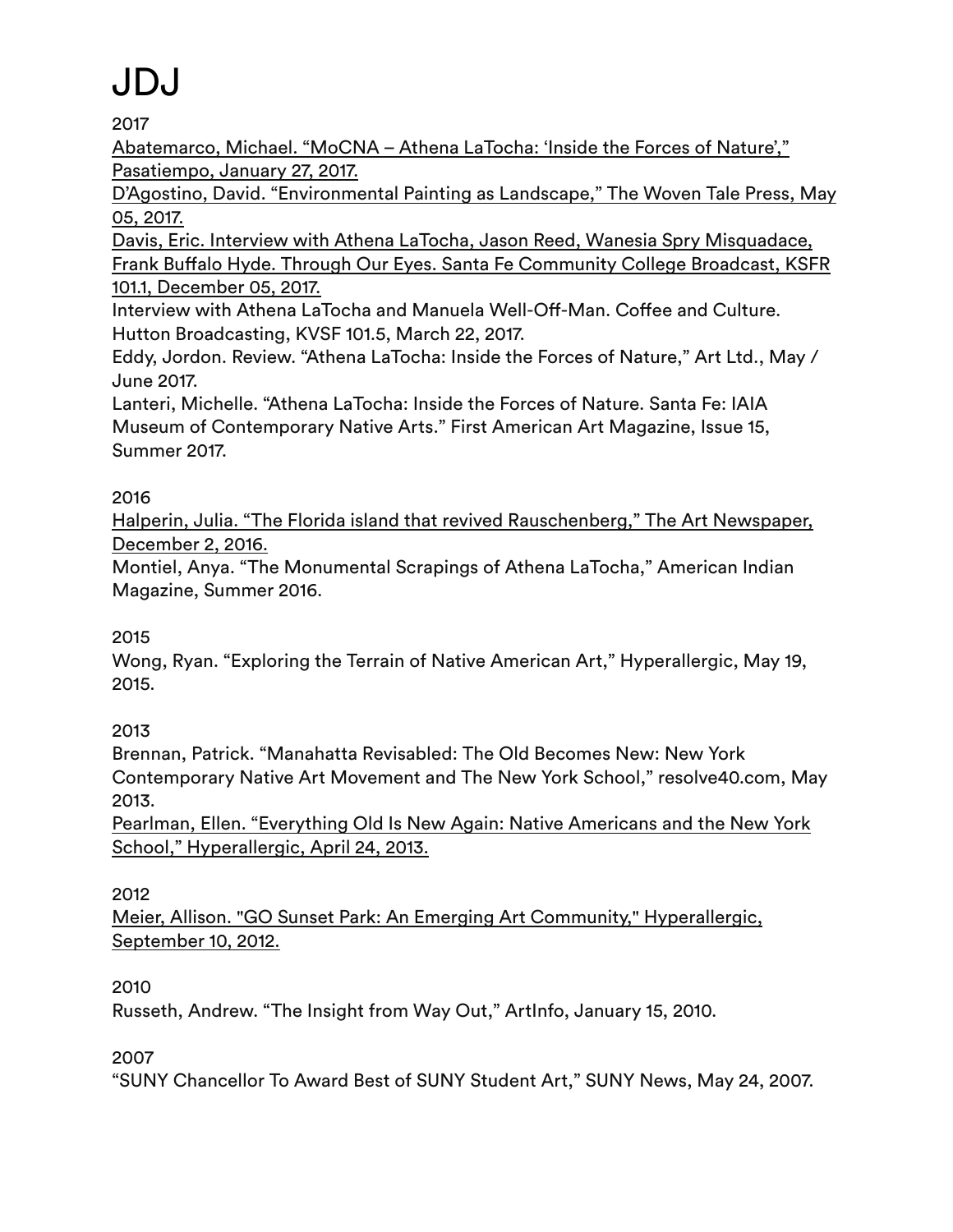Cockroft, James. "MFA Thesis Exhibition 2007," SBGradMag, Stony Brook Online Graduate Magazine, April 12, 2007.

Das, Nanditha. "MFA Thesis 2007," The Stony Brook Statesman, April 19, 2007. Hayes, Stephanie. "MFA Thesis Exhibit," The Stony Brook Press, Volume 28, Issue 12, March 28, 2007.

Skolnik, Lisa. "An Urban Set Piece." Chicago Tribune Magazine, July 29, 2007.

#### 2006

"Athena LaTocha's Sturm und Drang," SBGradMag, Stony Brook Online Graduate Magazine, November 29, 2006.

Romano, Jowy. "Sturm und Drang," The Stony Brook Press, Volume 28, Issue 5, November 2006.

#### 2005

Schultz, Natalie. "3.75 oz: MFA First-Year Exhibition," The Stony Brook Press, May 4, 2005.

1998 New Ventures. Manhattan Public Access Channel 69, 1998.

1989

Northern Light, St. Lawrence University, Spring 1989, back cover.

### BOOKS AND CATALOGUES:

PAINT!. Long Island City, NY: climate/gallery, 2009.

New American Paintings, Midwestern Exhibition Edition. Needham, MA: The Open Press Studios, 1995.

Besaw, Mindy N., Candice Hopkins, and Manuela Well-Off-Man. Art for a New Understanding: Native Voices, 1950s to Now. Fayetteville: The University of Arkansas Press, 2018.

Delaney, Rick. If I Didn't Care: Multigenerational Artists Discuss Cultural Histories. Baltimore, MD: The Park School of Baltimore, 2009.

Howe, Craig. Takuwe. Martin, SD: CAIRNS, 2018.

Tapun Sa Win. Martin, SD: CAIRNS, 2017.

The Great Race. Martin, SD: CAIRNS, 2016.

Lakota Emergence. Martin, SD: CAIRNS, 2015.

Athena LaTocha. New York: CUE Art Foundation. 2015.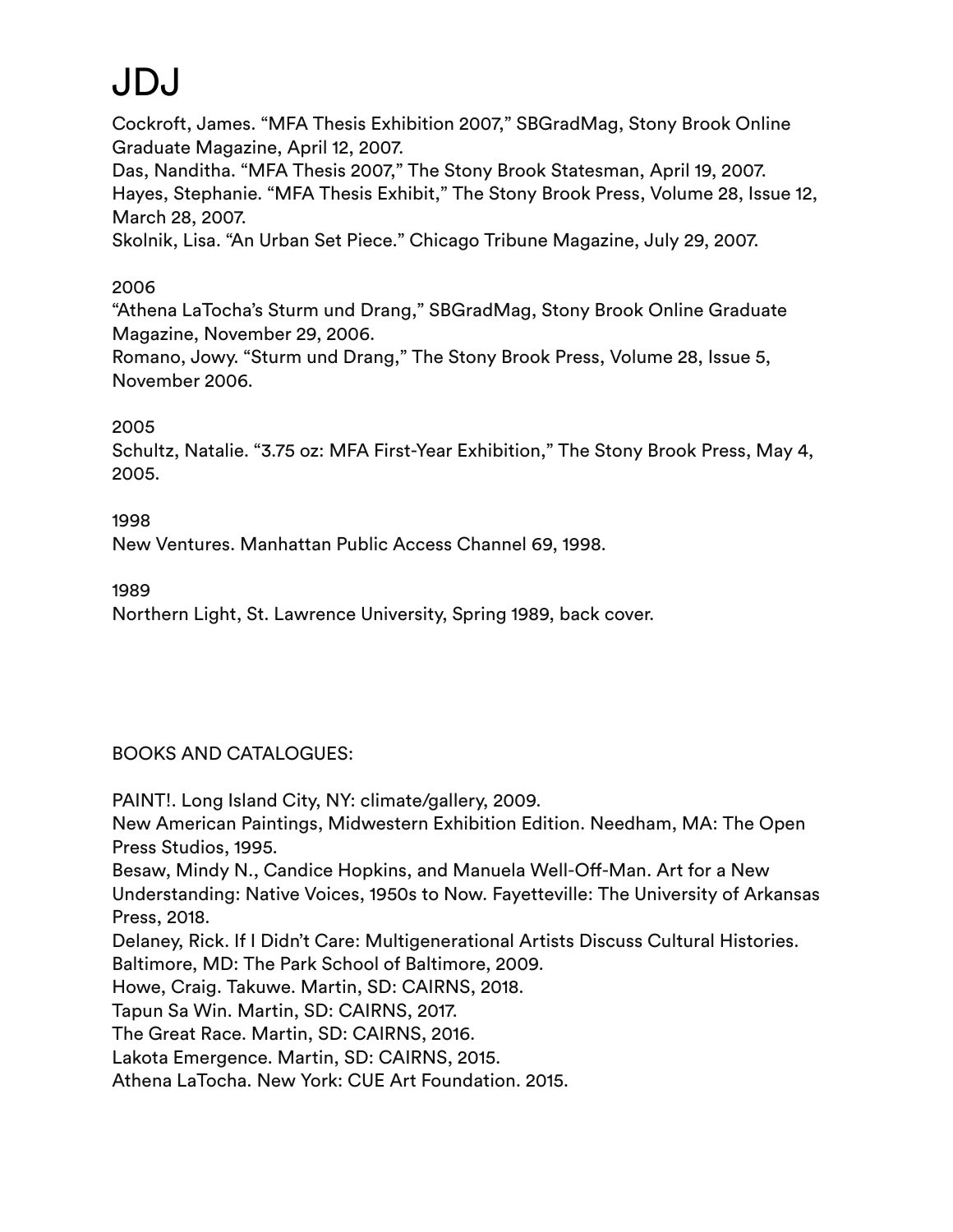Hepworth, Stephen. How to catch eel and grow corn. New York: American Indian Artists Incorporated (AMERINDA), 2015.

Martine, David Bunn. No Reservation: New York Contemporary Native American Art Movement. New York, NY: American Indian Artists Incorporated (AMERINDA), 2017. The Old Becomes the New: New York Contemporary Native American Art Movement and the New York School. New York: American Indian Artists Incorporated (AMERINDA), 2013.

### AWARDS & RESIDENCIES

- 2021 Sharpe Walentas Studio Program, Brooklyn, NY Barns Art Center, East Fishkill, NY
- 2020 Silver Art Projects, World Trade Center, New York, NY
- 2019 Joan Mitchell Center, New Orleans, LA MacRostie Art Center, Grand Rapids, MN Plains Art Museum, Fargo, ND
- 2018 Winter Workspace Program, Wave Hill, New York, NY
- 2017 Institute of American Indian Arts, Santa Fe, NM
- 2008-15 chashama, Inc., New York, NY
- 2013 Robert Rauschenberg Foundation Residency, Captiva, FL
- 1997 Vermont Studio Center, Johnson, VT

### PUBLIC COLLECTIONS

Aktá Lakota Museum, Chamberlain, ND Alaska Native Medical Center Auxiliary, Anchorage, AK Center for American Indian Research and Native Studies, Martin, SD The Chicago Bulls, Chicago, IL IAIA Museum of Contemporary Native Arts, Santa Fe, NM Kenkeleba House New York, New York, NY Plains Art Museum, Fargo, ND